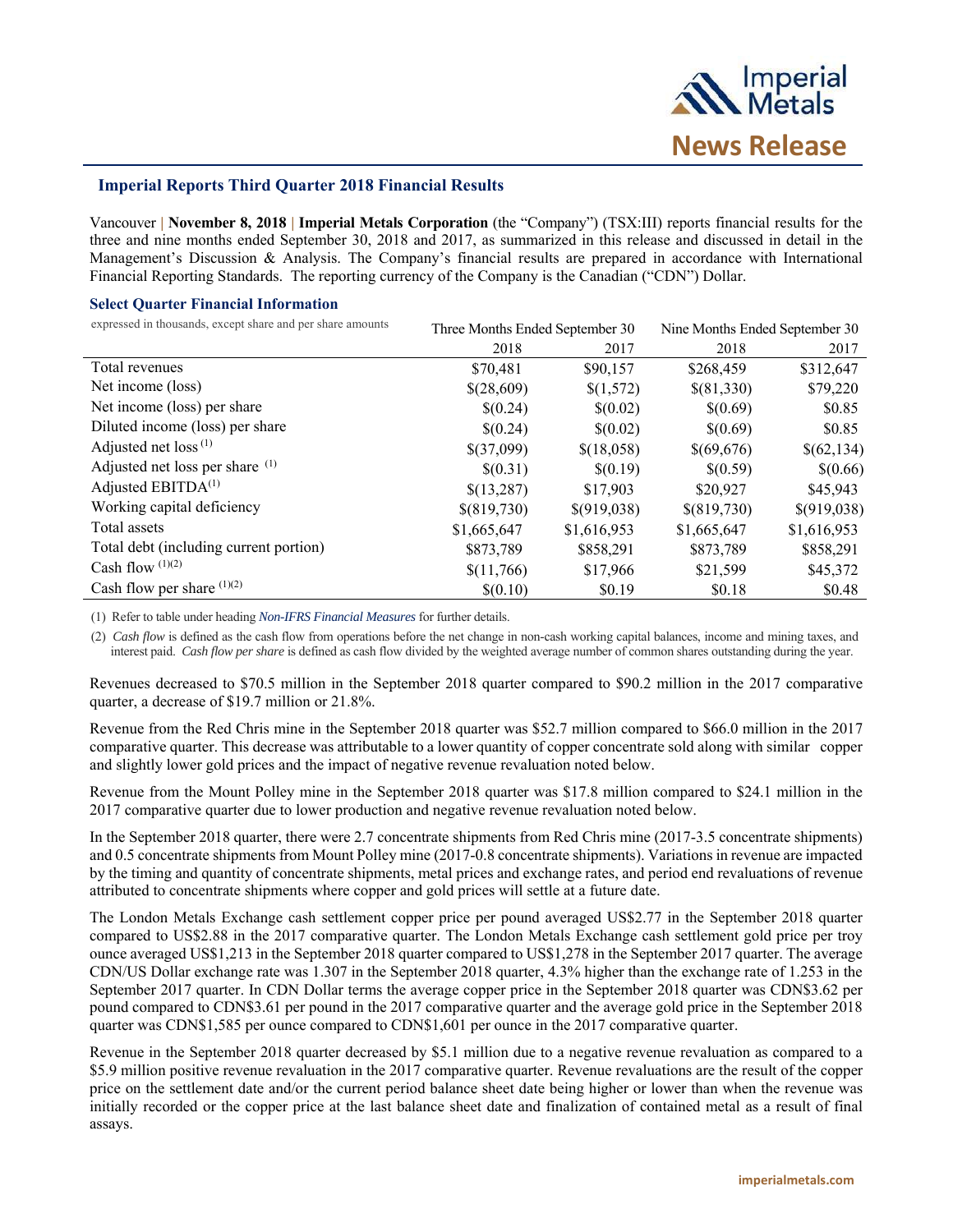Net loss for the September 2018 quarter was \$28.6 million (\$0.24 per share) compared to net loss of \$1.6 million (\$0.02 per share) in the 2017 comparative quarter. The increase in net loss of \$27.0 million was primarily due to the following factors:

- Income/loss from mine operations went from income of \$3.0 million in September 2017 to a loss of \$28.8 million in September 2018, an increase in net loss of \$31.8 million.
- Interest expense went from \$19.4 million in September 2017 to \$19.9 million in September 2018, an increase in net loss of \$0.5 million.
- Foreign exchange gains/losses on current and non-current debt went from a gain of \$16.6 million in September 2017 to a gain of \$7.5 million in September 2018, an increase in net loss of \$9.1 million.
- Idle mine costs went from \$1.9 million in September 2017 to \$1.3 million in September 2018, a decrease in net loss of \$0.6 million.
- Tax recovery went from \$1.9 million in September 2017 to \$14.4 million in September 2018, a decrease in net loss of \$12.5 million.

The September 2018 quarter net loss included foreign exchange gain related to changes in CDN/US Dollar exchange rate of \$7.5 million compared to foreign exchange gain of \$16.6 million in the 2017 comparative quarter. The \$7.5 million foreign exchange gain is comprised of a \$7.2 million gain on the senior notes, a \$0.1 million gain on long term equipment loans, and a \$0.2 million gain on operational items. The average CDN/US Dollar exchange rate in the September 2018 quarter was 1.307 compared to an average of 1.253 in the 2017 comparative quarter.

Cash flow was negative \$11.8 million in the September 2018 quarter compared to positive cash flow of \$18.0 million in the 2017 comparative quarter. Cash flow is a measure used by the Company to evaluate its performance, however, it is not a term recognized under IFRS. The Company believes Cash flow is useful to investors and it is one of the measures used by management to assess the financial performance of the Company.

Capital expenditures were \$37.5 million in the September 2018 quarter, up from \$22.3 million in the 2017 comparative quarter. The September 2018 expenditures included \$15.3 million for tailings dam construction, \$21.1 million on mobile equipment and \$1.1 million for other capital items.

At September 30, 2018, the Company has not hedged any copper, gold or CDN/US Dollar exchange. Quarterly revenues will fluctuate depending on copper and gold prices, the CDN/US Dollar exchange rate, and the timing of concentrate sales, which is dependent on concentrate production and the availability and scheduling of transportation.

# **Liquidity & Capital Resources and Financing**

At September 30, 2018, the Company had cash of \$4.8 million, available capacity of \$9.7 million for future draws under the Senior Credit Facility, \$10.0 million undrawn on the 2017 LOC loan facility and a working capital deficiency of \$819.7 million, which includes \$728.4 million of current debt.

Cash balances on hand, the projected cash flow from the Red Chris and Mount Polley mines, as well as the available credit facilities are expected to be sufficient to fund the working capital deficiency and the Company's obligations as they come due assuming the Company is able to successfully complete the restructuring process. In addition, there are inherent risks related to the operation of the Company's mines which could require additional sources of financing. There can be no assurance that the Company will be able to successfully complete the restructuring process, which process may include sales of some of the Company's assets, joint ventures, a recapitalization, and a sale or merger of the Company. The completion of the restructuring process creates a material uncertainty that could have an adverse impact on the Company's financial condition and results of operations and may cast significant doubt on the Company's ability to continue as a going concern.

## **Non-IFRS Financial Measures**

The Company reports four non-IFRS financial measures: Adjusted net income, adjusted EBITDA, cash flow and cash cost per pound of copper produced which are described in detail below. The Company believes these measures are useful to investors because they are included in the measures that are used by management in assessing the financial performance of the Company.

Adjusted net income, adjusted EBITDA, and cash flow are not generally accepted earnings measures and should not be considered as an alternative to net income (loss) and cash flows as determined in accordance with IFRS. As there is no standardized method of calculating these measures, these measures may not be directly comparable to similarly titled measures used by other companies.

## **Adjusted Net Loss and Adjusted Net Loss Per Share**

Adjusted net loss in the September 2018 quarter was \$37.1 million (\$0.31 per share) compared to an adjusted net loss of \$18.1 million (\$0.19 per share) in the 2017 comparative quarter. Adjusted net loss reflects the financial results excluding the effect of items not settling in the current period and non-recurring items. Adjusted net loss is calculated by removing the gains or losses, resulting from mark to market revaluation of derivative instruments, net of tax, unrealized foreign exchange gains or losses on non-current debt, net of tax and other adjustments.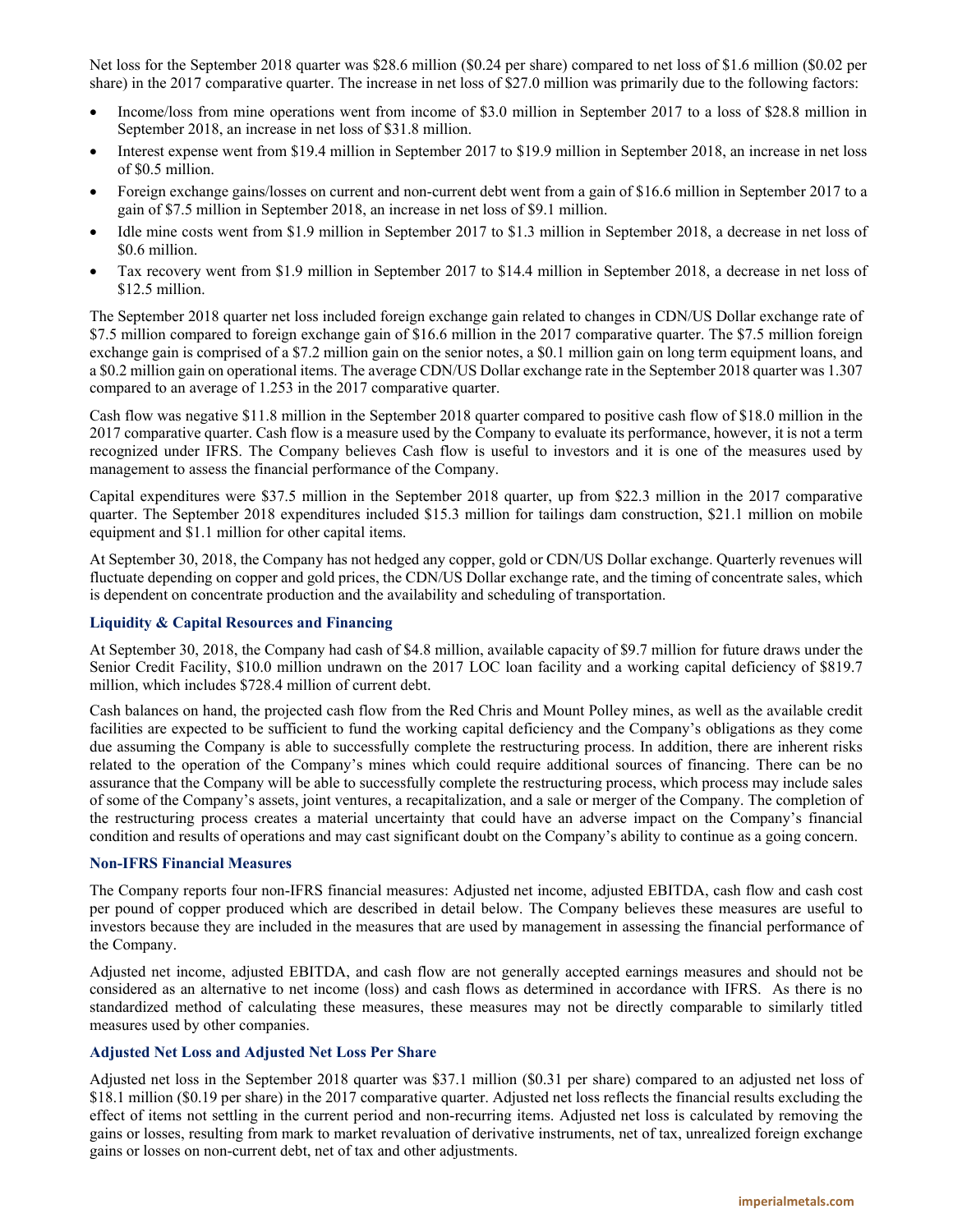## **Adjusted EBITDA**

Adjusted EBITDA in the September 2018 quarter was a loss of \$13.3 million compared to income of \$17.9 million in the 2017 comparative quarter. We define Adjusted EBITDA as net income (loss) before interest expense, taxes, depletion and depreciation, and as adjusted for certain other items.

### **Cash Flow and Cash Flow Per Share**

Cash flow in the September 2018 quarter was negative \$11.8 million compared to positive \$18.0 million in the 2017 comparative quarter. Cash flow per share was \$(0.10) in the September 2018 quarter compared to \$0.19 in the 2017 comparative quarter.

Cash flow and cash flow per share are measures used by the Company to evaluate its performance however they are not terms recognized under IFRS. Cash flow is defined as cash flow from operations before the net change in non-cash working capital balances, income and mining taxes, and interest paid and cash flow per share is the same measure divided by the weighted average number of common shares outstanding during the year.

#### **Cash Cost Per Pound of Copper Produced**

The cash cost per pound of copper produced is a non-IFRS financial measure that does not have a standardized meaning under IFRS, and as a result may not be comparable to similar measures presented by other companies. Management uses this non-IFRS financial measure to monitor operating costs and profitability. The Company is primarily a copper producer and therefore calculates this non-IFRS financial measure individually for its three copper mines, Red Chris, Mount Polley and Huckleberry, and on a composite basis for these mines.

The cash cost per pound of copper produced is derived from the sum of cash production costs, transportation and offsite costs, treatment and refining costs, royalties, net of by-product and other revenues, divided by the number of pounds of copper produced during the period.

Variations from period to period in the cash cost per pound of copper produced are the result of many factors including: grade, metal recoveries, amount of stripping charged to operations, mine and mill operating conditions, labour and other cost inputs, transportation and warehousing costs, treatment and refining costs, the amount of by-product and other revenues, the US\$ to CDN\$ exchange rate and the amount of copper produced. Idle mine costs during the periods when the Huckleberry mine was not in operation have been excluded from the cash cost per pound of copper produced.

expressed in thousands, except cash cost per pound of copper produced

|                                          | Three Months Ended September 30, 2018 |                                       |           |  |
|------------------------------------------|---------------------------------------|---------------------------------------|-----------|--|
|                                          | Red Chris                             | Mount Polley                          | Composite |  |
| Cash cost of copper produced in US\$     | \$36,250                              | \$7,816                               | \$44,067  |  |
| Copper produced - pounds                 | 13,546                                | 2,599                                 | 16,145    |  |
| Cash cost per lb copper produced in US\$ | \$2.68                                | \$3.01                                | \$2.73    |  |
|                                          |                                       | Three Months Ended September 30, 2017 |           |  |
|                                          | Red Chris                             | Mount Polley                          | Composite |  |
| Cash cost of copper produced in US\$     | \$37,575                              | \$8,737                               | \$46,312  |  |
| Copper produced - pounds                 | 19,651                                | 3,981                                 | 23,632    |  |
| Cash cost per lb copper produced in US\$ | \$1.91                                | \$2.19                                | \$1.96    |  |
|                                          |                                       | Nine Months Ended September 30, 2018  |           |  |
|                                          |                                       |                                       |           |  |
|                                          | Red Chris                             | Mount Polley                          | Composite |  |
| Cash cost of copper produced in US\$     | \$107,808                             | \$20,035                              | \$127,843 |  |
| Copper produced - pounds                 | 44,781                                | 11,790                                | 56,571    |  |
| Cash cost per lb copper produced in US\$ | \$2.41                                | \$1.70                                | \$2.26    |  |
|                                          |                                       | Nine Months Ended September 30, 2017  |           |  |
|                                          | Red Chris                             | Mount Polley                          | Composite |  |
| Cash cost of copper produced in US\$     | \$111,951                             | \$29,899                              | \$141,850 |  |
| Copper produced - pounds                 | 51,402                                | 15,048                                | 66,450    |  |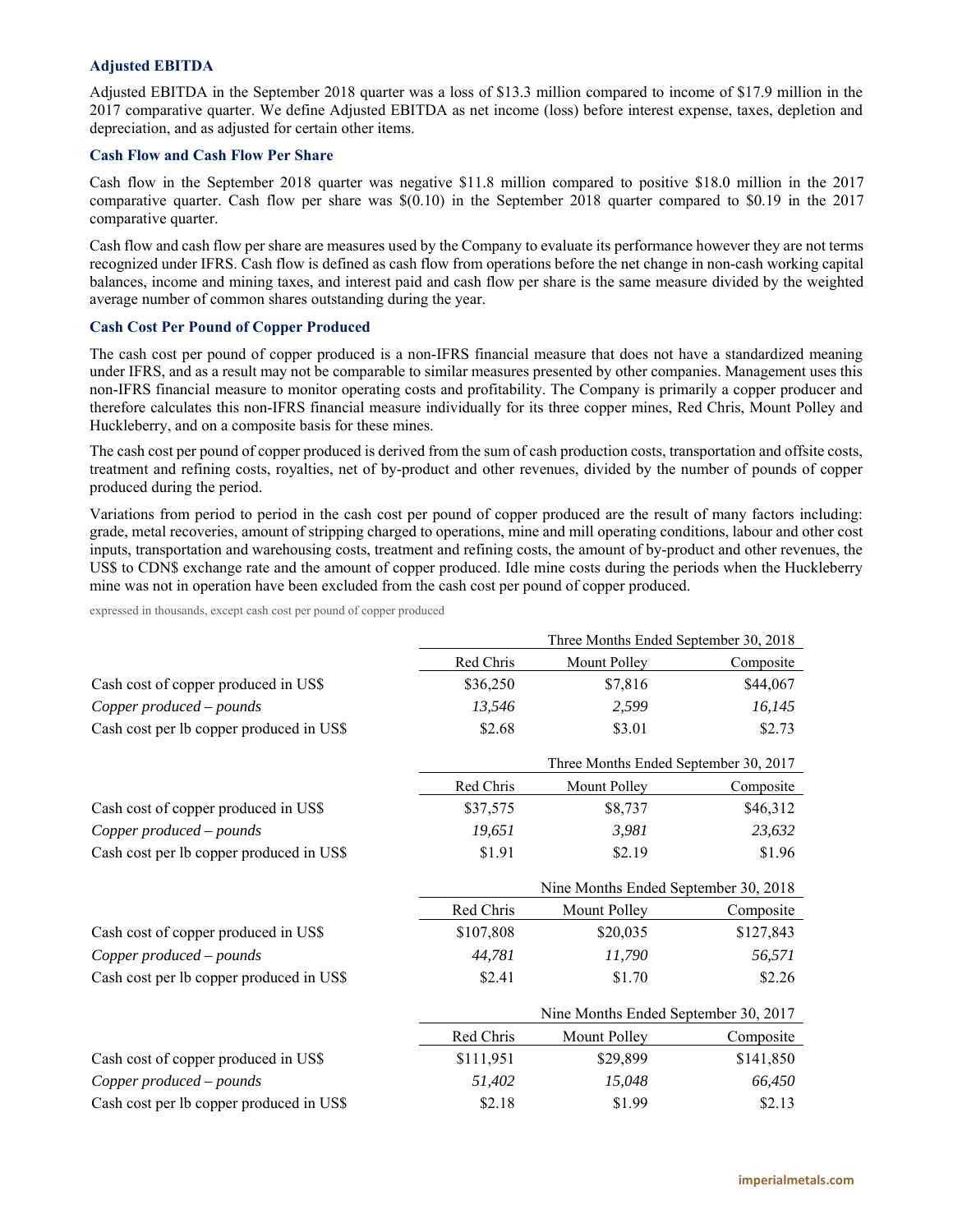# **Red Chris Mine**

Red Chris metal production was 13.55 million pounds copper and 8,741 ounces gold, an increase of 18% and an increase of 1% respectively, from 11.51 million pounds copper and 8,614 ounces gold produced in the second quarter of 2018. Mill throughput averaged 30,544 tonnes per calendar day during the third quarter ended September 30, 2018. Metal recoveries were 74.92% copper and 45.65% gold, up from the 72.96% copper and 43.94% gold achieved in the second quarter of 2018. Gold recoveries and grades continue to exceed budget, while copper recoveries continued to be lower than planned.

| <b>Red Chris Production</b>          | Three Months Ended September 30 |           | Nine Months Ended September 30 |           |
|--------------------------------------|---------------------------------|-----------|--------------------------------|-----------|
|                                      | 2018                            | 2017      | 2018                           | 2017      |
| Ore milled - <i>tonnes</i>           | 2,810,076                       | 2,772,416 | 7,930,517                      | 7,879,281 |
| Ore milled per calendar day - tonnes | 30,544                          | 30,135    | 29,050                         | 28,862    |
| Grade $\%$ - copper                  | 0.292                           | 0.407     | 0.340                          | 0.379     |
| Grade $g/t - gold$                   | 0.212                           | 0.219     | 0.253                          | 0.204     |
| Recovery $\%$ - copper               | 74.92                           | 78.94     | 75.39                          | 78.13     |
| Recovery $\%$ - gold                 | 45.65                           | 43.09     | 45.82                          | 39.47     |
| Copper $-$ 000's pounds              | 13,546                          | 19,651    | 44,781                         | 51,402    |
| $Gold-ounces$                        | 8.741                           | 8,426     | 29,569                         | 20,396    |
| $Silver-ounces$                      | 22,780                          | 34,446    | 77,050                         | 89,273    |

Exploration, development and capital expenditures were \$32.1 million in the September 2018 quarter compared to \$17.4 million in the comparative 2017 quarter.

# **Mount Polley Mine**

Mount Polley metal production during the September 2018 quarter was 2.60 million pounds copper and 7,748 ounces gold, a decrease of 32% and 15% respectively from the 3.82 million pounds copper and 9,110 ounces gold produced in the second quarter of 2018. Mill throughput averaged 15,145 tonnes per calendar day. Metal recoveries were 38.39% copper and 65.06% gold, compared to 60.8% copper and 68.64% gold in the second quarter of 2018, copper recovery were negatively impacted, as high oxide stockpiles provided an increased portion of the mill feed this quarter.

| <b>Mount Polley Production</b>       | Three Months Ended September 30 |           | Nine Months Ended September 30 |           |
|--------------------------------------|---------------------------------|-----------|--------------------------------|-----------|
|                                      | 2018                            | 2017      | 2018                           | 2017      |
| Ore milled - tonnes                  | 1,393,368                       | 1,444,625 | 4,588,798                      | 4,916,789 |
| Ore milled per calendar day - tonnes | 15,145                          | 15,702    | 16,809                         | 18,010    |
| Grade % - copper                     | 0.220                           | 0.203     | 0.199                          | 0.207     |
| Grade $g/t - gold$                   | 0.266                           | 0.320     | 0.284                          | 0.337     |
| Recovery $\%$ - copper               | 38.39                           | 61.44     | 58.49                          | 66.98     |
| Recovery $\%$ - gold                 | 65.06                           | 67.22     | 69.66                          | 70.92     |
| Copper $-000$ 's pounds              | 2.599                           | 3,981     | 11,790                         | 15,048    |
| $Gold-$ ounces                       | 7,748                           | 9,989     | 29,138                         | 37,758    |
| $Silver-ounces$                      | 7.684                           | 7.324     | 24,181                         | 28,738    |

The unionized employees at Mount Polley returned to work in August following the strike that began on May 23, 2018. Following the return to work, mining in the Cariboo pit was restarted and the mill no longer relied solely on low grade stockpiles. Mining at the Cariboo pit is anticipated to be completed by mid-November, following which the mill will process feed from the low grade stockpiles for the remainder of the year.

Exploration, development and capital expenditures were \$5.1 million in the September 2018 quarter compared to \$4.6 million in the comparative 2017 quarter.

# **Huckleberry Mine**

Huckleberry continues to be on care and maintenance. For the quarter ending September 30, 2018, Huckleberry incurred idle mine costs comprised of \$1.1 million in operating costs and \$0.2 million in depreciation expense.

**- - -** 

Refer to Imperial's 2018 Third Quarter Report on *imperialmetals.com* and *sedar.com* for detailed information.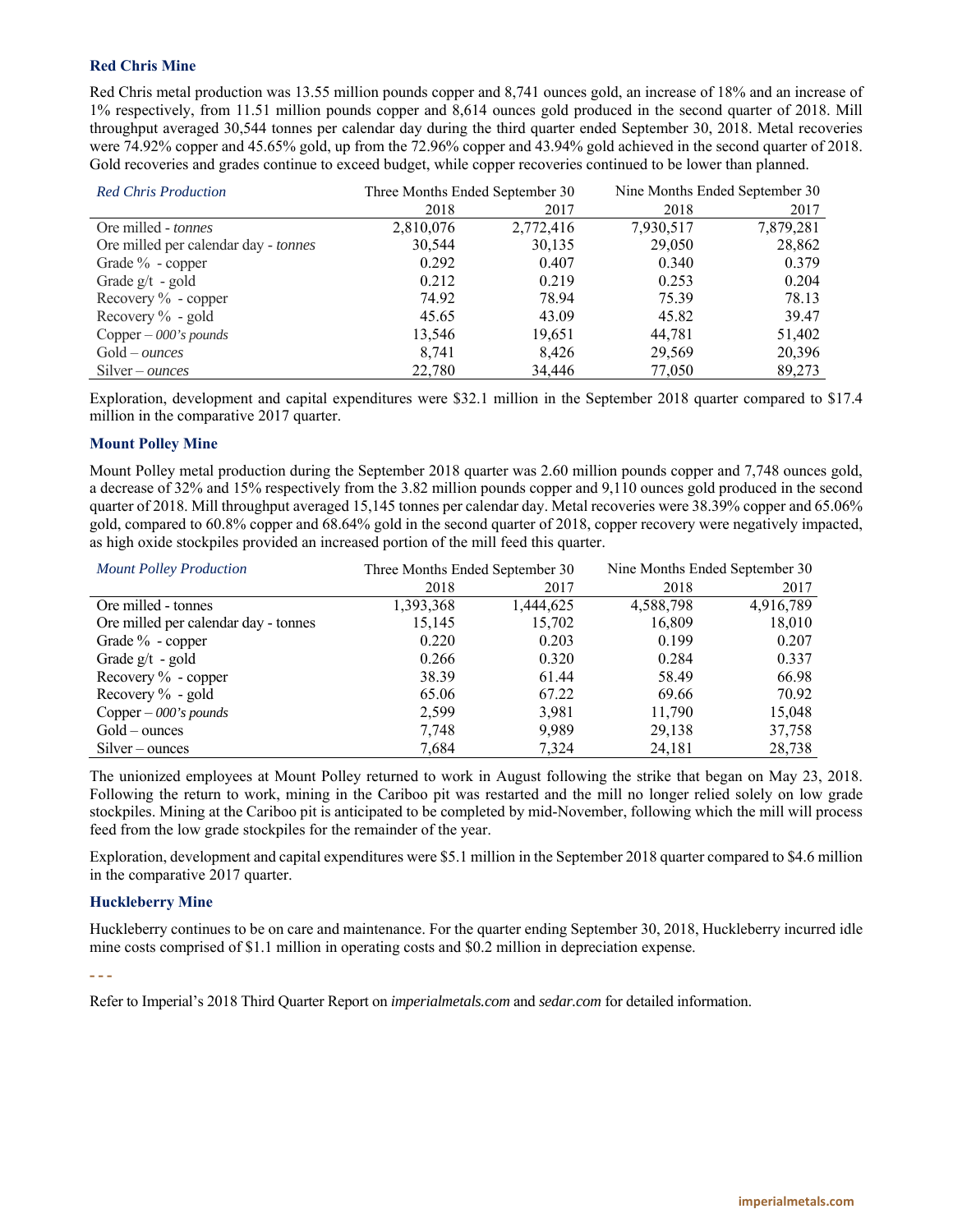#### **An Earnings Announcement Conference Call**

is scheduled for Friday November 9, 2018 at 10:00am PST **|** 1:00pm EST

Management will discuss the Company's Third Quarter 2018 Financial Results. To participate in the earnings announcement conference call dial 833.231.8250 (North America–toll free)

A recording of the conference call will be available for playback until November 19, 2018 by calling 855.859.2056 (North America-toll free) playback code 2484458

## **About Imperial**

Imperial is a Vancouver exploration, mine development and operating company. The Company, through its subsidiaries, owns the Red Chris, Mount Polley and Huckleberry copper mines in British Columbia. Imperial also holds a 50% interest in the Ruddock Creek lead/zinc property.

### **Company Contacts**

Brian Kynoch **|** President **|** 604.669.8959 Andre Deepwell **|** Chief Financial Officer **|** 604.488.2666 Sabine Goetz **|** Shareholder Communications **|** 604.488.2657 **|** investor@imperialmetals.com

### **Forward-Looking Information and Risks Notice**

The information in this news release provides a summary review of the Company's operations and financial position as at and for the period ended September 30, 2018, and plans for the future based on facts and circumstances as of November 7, 2018. Except for statements of historical fact relating to the Company, certain information contained herein constitutes forward-looking information which are prospective in nature and reflect the current views and/or expectations of Imperial. Often, but not always, forward-looking information can be identified by the use of statements such as "plans", "expects" or "does not expect", "is expected", "scheduled", "estimates", "forecasts", "projects", "intends", "anticipates" or "does not anticipate", or "believes", or variations of such words and phrases or statements that certain actions, events or results "may", "could", "should", "would", "might" or "will" be taken, occur or be achieved. Such information in this news release includes, without limitation, statements regarding: Red Chris gold recoveries and grade continuing to exceed budget while copper recoveries fall short; revisions to 2018 production targets for the Red Chris and Mount Polley mines; the anticipated completion of mining at Mount Polley's Cariboo pit by mid-November, following which the mill is anticipated to process feed from the low grade stock piles; the expectation that the cash balances on hand, the projected cash flow from the Red Chris and Mount Polley mines, and the available credit facilities will be sufficient to fund the working capital deficiency and the Company's obligations as they come due assuming the Company is able to successfully complete the restructuring process, which process may include sales of some of the Company's assets, joint ventures, a recapitalization, and a sale or merger of the Company; the use of proceeds from financings and credit; production and marketing; capital expenditures; the adequacy of funds for projects and liabilities; the receipt of necessary regulatory approvals or other consents; the expected outcome and impact of litigation; cash flow; working capital requirements; the requirement for additional capital; results of operations, production, revenue, margins and earnings; future prices of copper and gold; future foreign currency exchange rates and impact; future accounting changes; and future prices for marketable securities.

Forward-looking information is not based on historical facts, but rather on then current expectations, beliefs, assumptions, estimates and forecasts about the business and the industry and markets in which the Company operates, including, but not limited to, assumptions that: the Company will be able to successfully complete the restructuring process and obtain, as needed, adequate additional financing on terms acceptable to the Company; the Company will be able to advance and complete remaining planned rehabilitation activities within expected timeframes; there will be no significant delay or other material impact on the expected timeframes or costs for completion of rehabilitation of the Mount Polley mine and implementation of Mount Polley's long term water management plan; the Company's initial rehabilitation activities at Mount Polley will be successful in the long term; all required, project-related permits and approvals will be obtained in a timely manner; there will be no material operational delays at the Company's mines; equipment will operate as expected; there will not be significant power outages; there will be no material adverse change in the market price of commodities and exchange rates; and the Company's mines will achieve expected production outcomes (including with respect to mined grades and mill recoveries). Such statements are qualified in their entirety by the inherent risks and uncertainties surrounding future expectations. We can give no assurance that the forward-looking information will prove to be accurate.

Forward-looking information involves known and unknown risks, uncertainties and other factors which may cause Imperial's actual results, revenues, performance or achievements to be materially different from any future results, performance or achievements expressed or implied by the statements constituting forward-looking information.

Important risks that could cause Imperial's actual results, revenues, performance or achievements to differ materially from Imperial's expectations include, among other things: that the Company may not be able to successfully complete the restructuring process and obtain, as needed, adequate additional financing on terms acceptable to the Company thereby creating a material uncertainty that could have an adverse impact on the Company's financial condition and results of operations and may cast